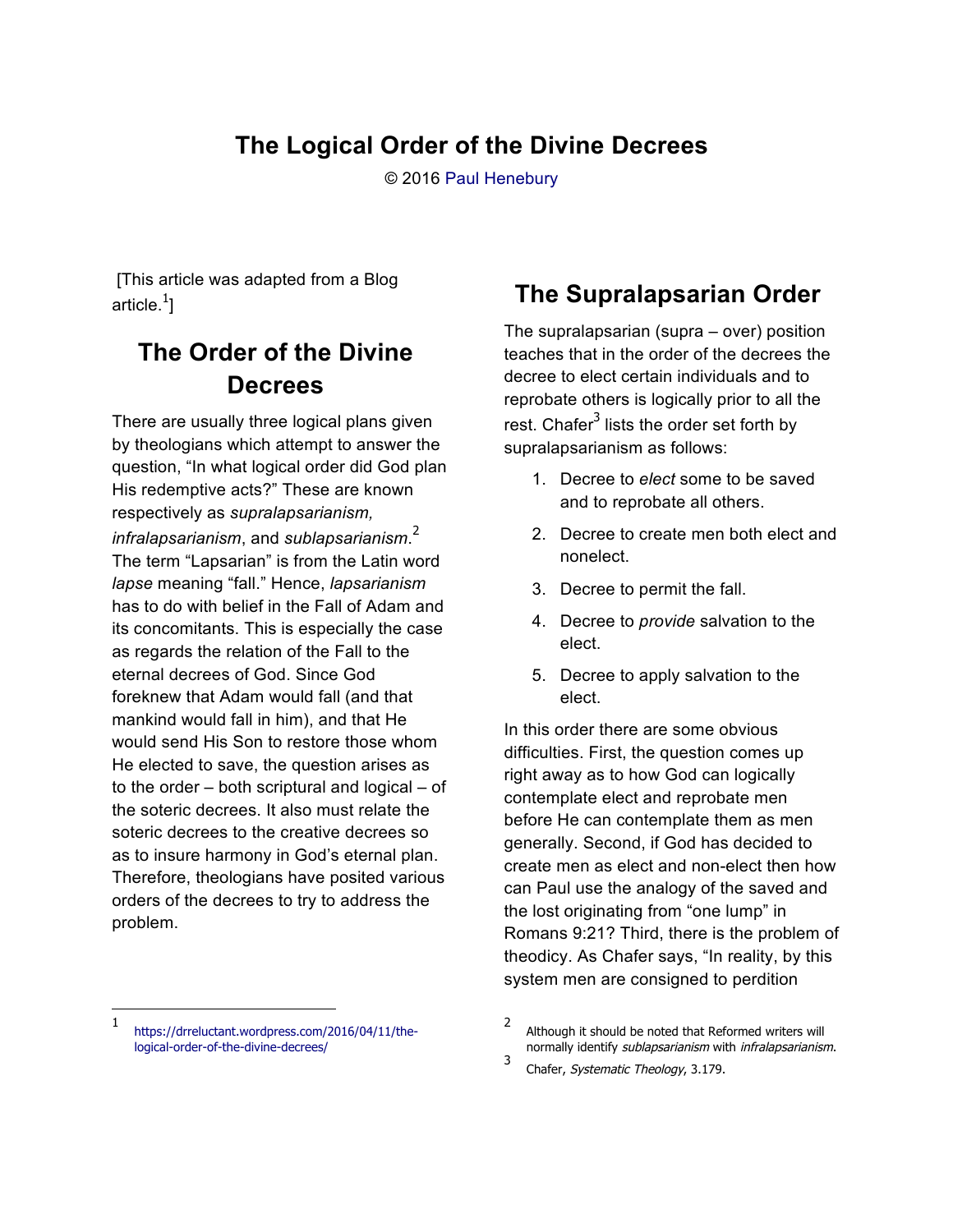before they sin and without a cause, except it be by the sovereign will of God."<sup>4</sup>

These problems have traditionally led most Calvinists to avoid the supralapsarian scheme (although such prominent leaders like Beza, Gomarus, Perkins, Gerhaardus Vos, and Gordon H. Clark have embraced it).

One modern advocate of the supralapsarian order of decrees is Robert Reymond. He has recently proposed a changed order:

- 1. The *election* of some sinful men to salvation in Christ (and the reprobation of the rest of sinful mankind in order to make known the riches of God's gracious mercy to the elect).
- 2. The decree to apply Christ's redemptive benefits to the elect sinners.
- 3. The decree to *redeem* the elect sinners by the cross work of Christ.
- 4. The decree that men should fall.
- 5. The decree to create the world and men $^5$

What Reymond accomplishes by this revised delineation is an avoidance of the dualism inherent in a decree which, at the very outset, separates the group of the elect from the group of the non-elect *without* viewing them as sinners. But the difficulty still remains in God comprehending a group (i.e. mankind) who He has not "first" comprehended as actual. Moreover, the

 $\overline{a}$ 

problem of theodicy seems if anything to be heightened in this arrangement, for it has God contemplating man-as-sinner even before man is created. Also, the fourth point (the decree that man should fall) appears superfluous in this scheme since man is already viewed as fallen in point 1.

# **The Infralapsarian Order**

Among those who call themselves Reformed this is the most common of the lapsarian positions. It is the acknowledged position as set forth in most of the historic Reformed creeds and confessions: e.g. the Westminster Confession; the Belgic Confession; and the Articles of Dordt (although none of these is *anti*supralapsarian). The infralapsarian (i.e. after the Fall) order may be set down thus:

- 1. The decree to create men.
- 2. The decree to permit the fall
- 3. The decree to *elect* those who believe and to leave in just condemnation all who do not believe.
- 4. The decree to *provide* a Redeemer for the elect.
- 5. The decree to apply salvation to the elect.

Note well that this list follows the standard Reformed works (e.g. Berkhof, Reymond), and differs from that which is set down by Chafer (see below under sublapsarianism). $<sup>6</sup>$ </sup>

- 1. The decree to create all men
- 2. The decree to permit the fall

<sup>4</sup> Ibid.

<sup>5</sup> Robert L. Reymond, A New Systematic Theology of the Christian Faith, 489.

<sup>6</sup> It may be worthwhile setting out Chafer's infralapsarian order in comparison: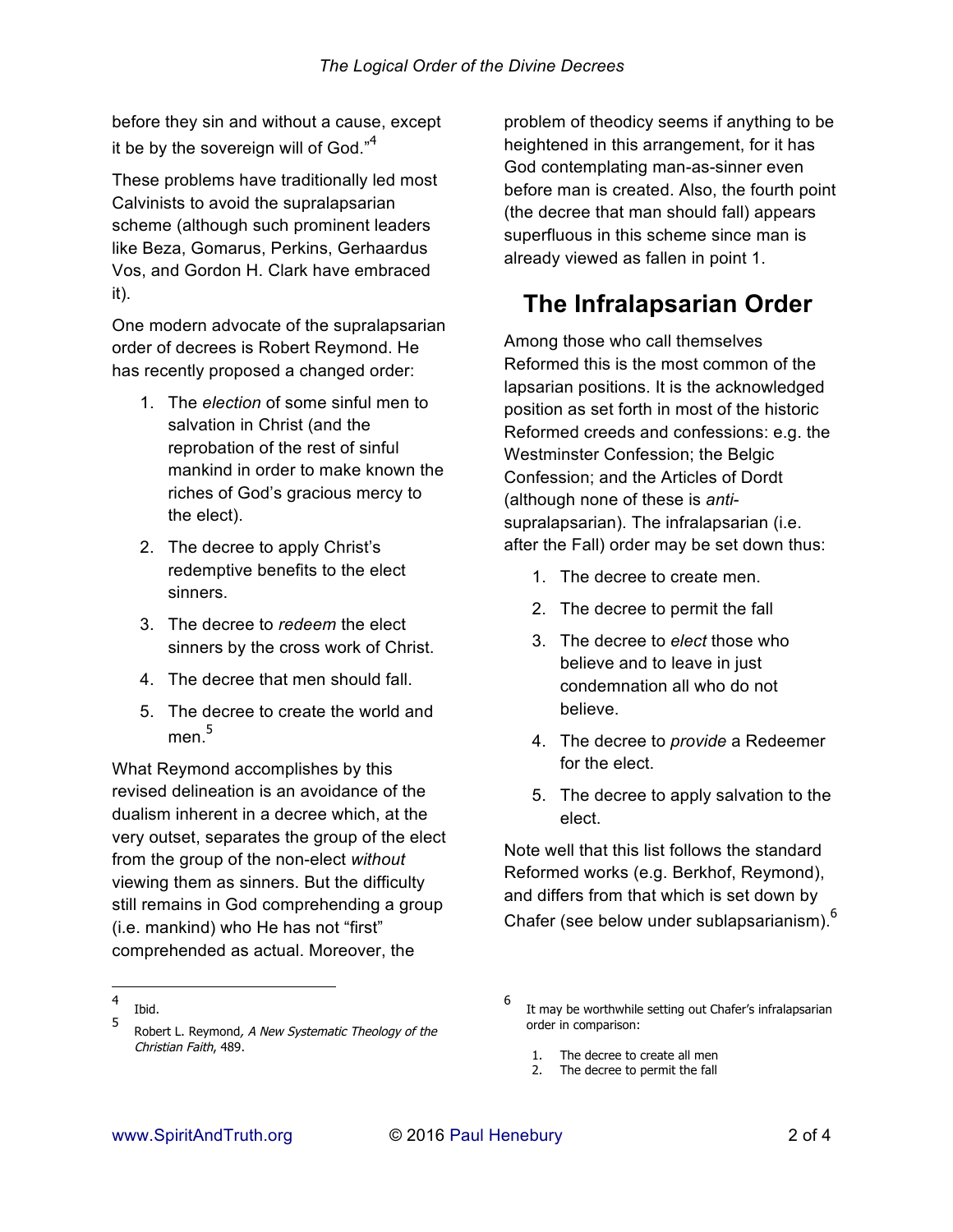The infralapsarian view is often criticized as inconsistent with the doctrine of election as it applies to the angels. Also, since we are talking here about what went on in God's mind logically (not chronologically), it could be pointed out that infralapsarians turn logical planning on its head. The normal order is to design from the top down. That is, to use Berkhof's words, "in planning the rational mind passes from the from the end to the means in a retrograde movement, so that what is first in design is last in accomplishment."<sup>7</sup>

### **The Sublapsarian Order**

- 1. Although very few Reformed theologians recognize it, this is the position customarily set forth by dispensationalists. The order of decrees in the sublapsarian position is as follows:
- 2. The decree to create all men.
- 3. The decree to permit the fall.
- 4. The decree to *provide* salvation for [all] men.
- 5. The decree to *elect* those who do believe and to leave in just condemnation those who do not believe.
- 6. The decree to apply salvation to those who believe.

5. The decree to apply salvation

#### **Comment:**

It will be noted that whereas the first two systems place the decree to elect some men *before* the decree of Christ's atonement, this latter view has the decree to send Christ at position 3 and the decree to elect certain sinners at position 4. A glance back at the *supralapsarian* and *infralapsarian* schemes will reveal that these positions are reversed. There is a good reason why five-point Calvinists cannot permit the *sublapsarian* order described above. To put the decree to redeem mankind prior to the decree to elect some *from among* mankind is to invite the strong possibility of a universal atonement.<sup>8</sup>

On the other hand, to reverse the order logically invites a limited atonement. For why would God provide an atonement for those He has already passed over in His decree of election? Thus, limited atonement implies *infra* or *supralapsarianism*, and this has crucial knock-on effects. If the decree to elect is logically prior to the decree to atone a universal atonement makes no sense. Not only that, but it would make no sense to give the gift of faith to anyone but the elect. And if faith is given only to the elect it would again seem logical that it is given them at the point when they are made alive or regenerated by the Holy Spirit. That would seem to require that the *ordo salutis* have regeneration coming logically before faith

 $\overline{a}$ 

<sup>3.</sup> The decree to provide salvation for men (notice Chafer does not say "some men")

<sup>4.</sup> The decree to elect those who do believe and to leave in just condemnation all who do not believe (again, note that in the above list this stands third)

It is even more surprising when Chafer himself (3.181) quotes Hodge who gives the correct order as we have presented it.

<sup>7</sup> Louis Berkhof, Systematic Theology, (Edinburgh: Banner of Truth Trust, 1974), 119.

<sup>8</sup> It should be pointed out that the supposed problem of a universal atonement leading to universalism in salvation is avoided by separating the oblation or achievement at Calvary from its application. Notice how Dispensational methodology issues in biblical perspectivalism.